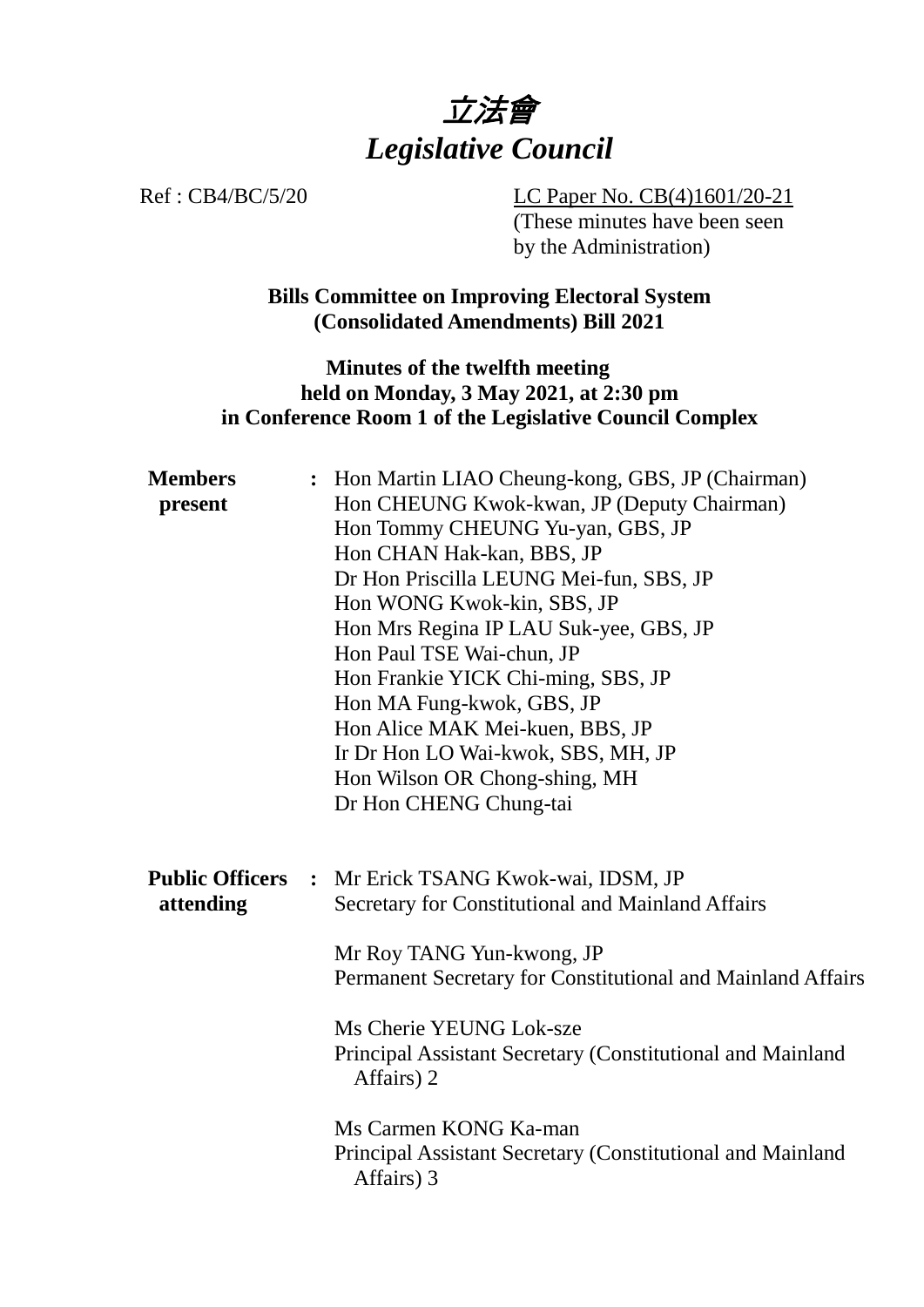|                               | 2                                                                                          |
|-------------------------------|--------------------------------------------------------------------------------------------|
|                               | Mr Llewellyn MUI Kei-fat<br>Law Officer (Special Duties) (Acting)<br>Department of Justice |
|                               | Mr Peter SZE Chun-fai<br>Senior Assistant Law Draftsman<br>Department of Justice           |
|                               | Miss Emma WONG<br><b>Senior Assistant Law Draftsman</b><br>Department of Justice           |
|                               | Mr Wallance NG Long-ting<br><b>Government Counsel</b><br>Department of Justice             |
| <b>Clerk</b> in<br>attendance | : Ms Joanne MAK<br>Chief Council Secretary (4) 7                                           |
| <b>Staff</b> in<br>attendance | : Mr Bonny LOO<br>Senior Assistant Legal Adviser 3                                         |
|                               | Ms Clara WONG<br><b>Assistant Legal Adviser 4</b>                                          |
|                               | Mr Dennis HO<br>Senior Council Secretary (4)7                                              |
|                               | Ms Louisa YU<br>Legislative Assistant (4) 7                                                |
|                               |                                                                                            |

# **I. Meeting with the Administration**

[File Ref.: CMAB C1/30/5/5, LC Paper Nos. CB(4)928/20-21(01), CB(4)912/20-21(01), CB(4)920/20-21(01), CB(4)925/20-21(01), CB(4)911/20-21(01), CB(4)901/20-21(01) to (02), CB(4)889/20-21(01), CB(4)883/20-21(01), CB(4)862/20-21(01), CB(4)871/20-21(01), CB(3)444/20-21, LS65/20-21, CB(4)827/20-21(01), CB(4)877/20-21(01), CB(4)858/20-21(01), CB(4)913/20-21(01), CB(4)884/20-21(01), CB(4)900/20-21(01) , CB(4)918/20-21(01) and CB(4)929/20-21(01)]

1. The Bills Committee deliberated (index of proceedings attached at **Annex**).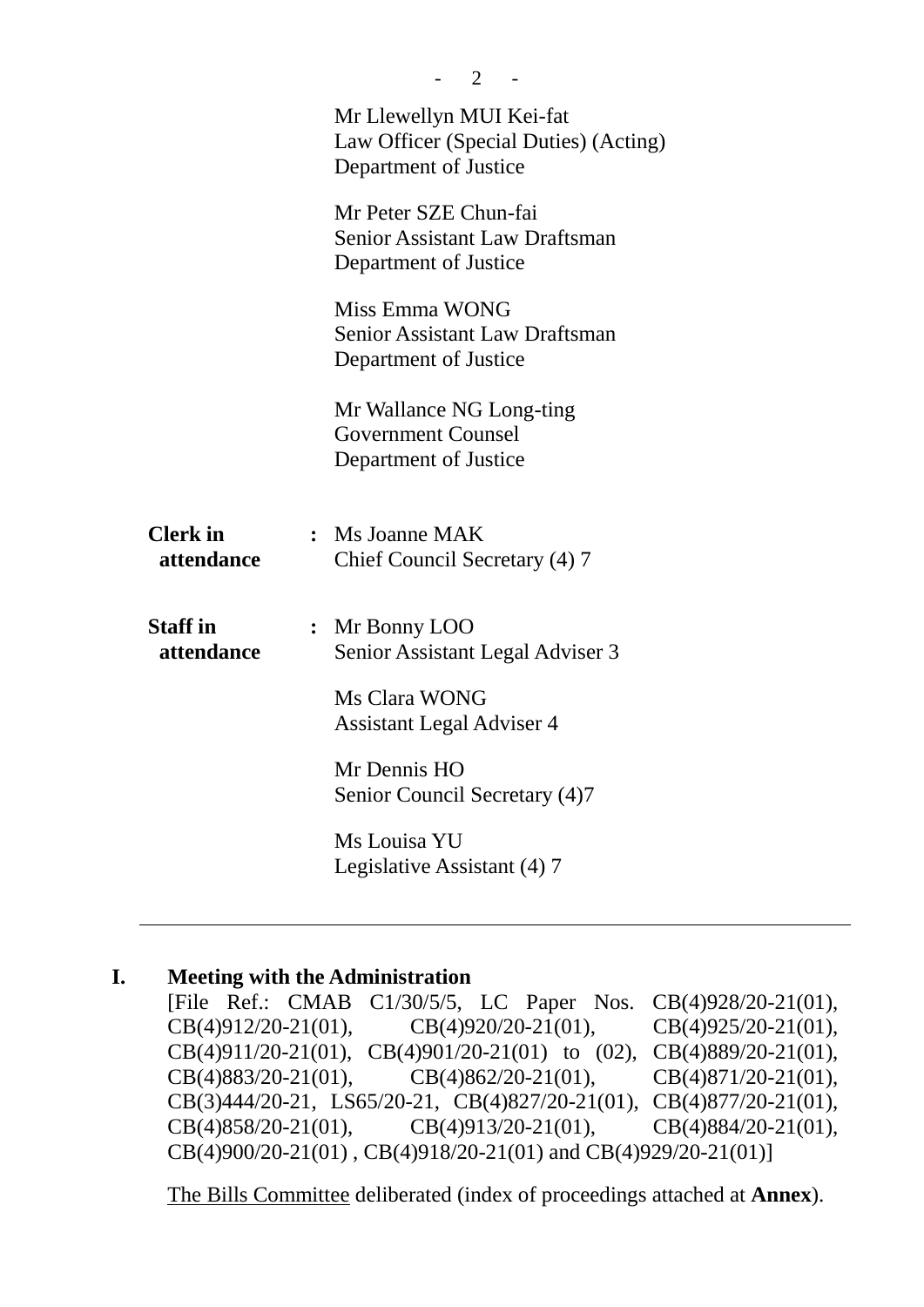### The Administration's further proposed amendments to the Bill

2. Secretary for Constitutional and Mainland Affairs briefed members on the Administration's further proposed amendments to the Bill, which covered the following issues:

- (a) reporting the appointment of the Candidate Eligibility Review Committee ("CERC") to the Central People's Government for the record;
- (b) specifying that no legal proceedings might be instituted in respect of certain decisions made by CERC;
- (c) revising the requirements to terminate election proceedings for geographical constituencies and functional constituencies;
- (d) the arrangements relating to the appointment of authorized representatives by corporate electors/voters; and
- (e) the proposed technical amendments to the Bill.

3. Members raised no objection to the Administration's further proposed amendments. The Bills Committee completed examination of all the draft amendments to the Bill proposed by the Administration.

#### Legislative timetable

4. As members raised no more issues on the Bill, the Chairman declared that the Bills Committee had completed its scrutiny work. Members noted that the Chairman would make a verbal report on the deliberations of the Bills Committee to the House Committee on 7 May 2021. The Administration indicated its intention to resume the Second Reading debate on the Bill at the Council meeting of 26 May 2021. Members raised no objection. Members noted that the deadline for giving notice of amendment(s) to the Bill was 5:00 pm on 15 May 2021.

(*Post-meeting note:* The written report of the Bills Committee to the House Committee was issued on 14 May 2021 vide LC Paper No. CB(4)995/20-21.)

### **II. Any other business**

5. There being no other business, the meeting ended at 4:04 pm.

Council Business Division 4 Legislative Council Secretariat 4 October 2021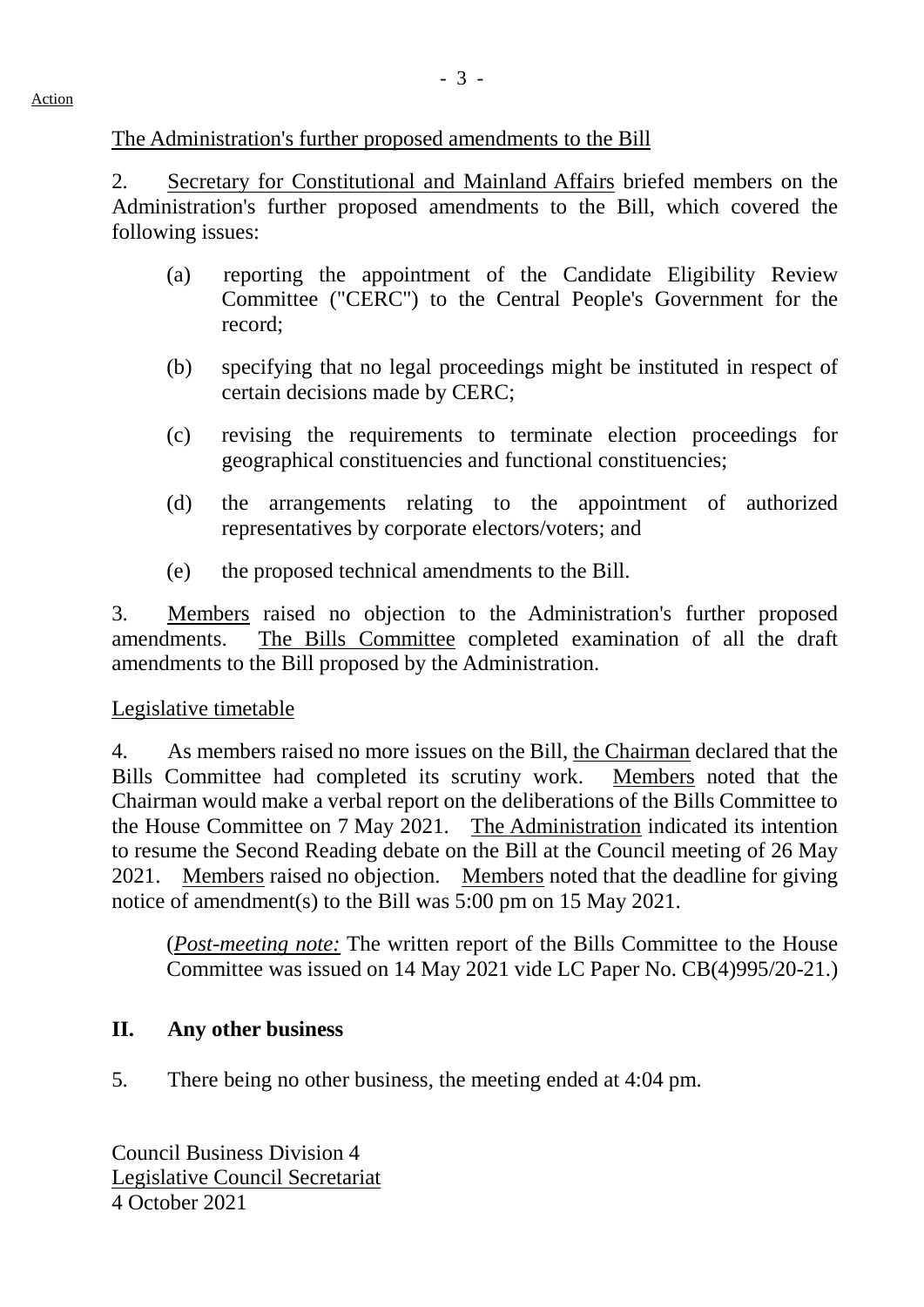# **Proceedings of the twelfth meeting of the Bills Committee on Improving Electoral System (Consolidated Amendments) Bill 2021 on Monday, 3 May 2021, at 2:30 pm in Conference Room 1 of the Legislative Council Complex**

| <b>Time</b><br><b>Marker</b> | Speaker(s)                                                                                                                                   | Subject(s)                                                                                                                                                                                                                                                                                                                                                                                                                                                                                                                                             | <b>Action</b><br>required |
|------------------------------|----------------------------------------------------------------------------------------------------------------------------------------------|--------------------------------------------------------------------------------------------------------------------------------------------------------------------------------------------------------------------------------------------------------------------------------------------------------------------------------------------------------------------------------------------------------------------------------------------------------------------------------------------------------------------------------------------------------|---------------------------|
| $000353 -$<br>000556         | Chairman                                                                                                                                     | <b>Opening remarks</b>                                                                                                                                                                                                                                                                                                                                                                                                                                                                                                                                 |                           |
| $000557 -$<br>001450         | Chairman<br>Dr Priscilla LEUNG<br>Administration                                                                                             | <b>Examination</b><br>of<br><b>Administration's</b><br>the<br>further<br>proposed amendments to the Improving Electoral<br>System (Consolidated Amendments) Bill 2021 ("the<br>Bill'                                                                                                                                                                                                                                                                                                                                                                   |                           |
|                              |                                                                                                                                              | Proposed amendments in respect of the Legislative<br>Council Ordinance (Cap. 542) and the Chief Executive<br>Election Ordinance (Cap. 569)                                                                                                                                                                                                                                                                                                                                                                                                             |                           |
|                              |                                                                                                                                              | Discussion on the Administration's proposal of<br>specifying that no legal proceedings might be<br>instituted in respect of certain decisions made by the<br>Candidate Eligibility Review Committee ("CERC")                                                                                                                                                                                                                                                                                                                                           |                           |
| $001451 -$<br>002508         | Chairman<br>Mrs Regina IP<br>Dr Priscilla LEUNG<br>Administration                                                                            | Proposed amendments in respect of Cap. 569<br>Discussion on the Administration's proposal on<br>$\frac{1}{2}$<br>reporting the appointment of CERC to the Central<br>People's Government for the record                                                                                                                                                                                                                                                                                                                                                |                           |
| $002509 -$<br>010007         | Chairman<br>Mr CHAN Hak-kan<br>Ms Alice MAK<br>Mr MA Fung-kwok<br>Mrs Regina IP<br>Dr Priscilla LEUNG<br>Ir Dr LO Wai-kwok<br>Administration | Proposed amendments in respect of the Electoral Affairs<br>Commission (Electoral Procedure) (Legislative Council)<br>Regulation (Cap. 541D), Cap. 542, the Legislative<br>Council (Subscribers and Election Deposit for<br>Nomination) Regulation (Cap. 542C) and the Elections<br>(Corrupt and Illegal Conduct) Ordinance (Cap. 554)<br>Discussion on the Administration's proposal of<br>$\overline{\phantom{a}}$<br>revising the requirements to terminate election<br>proceedings for geographical constituencies and<br>functional constituencies |                           |

**Annex**